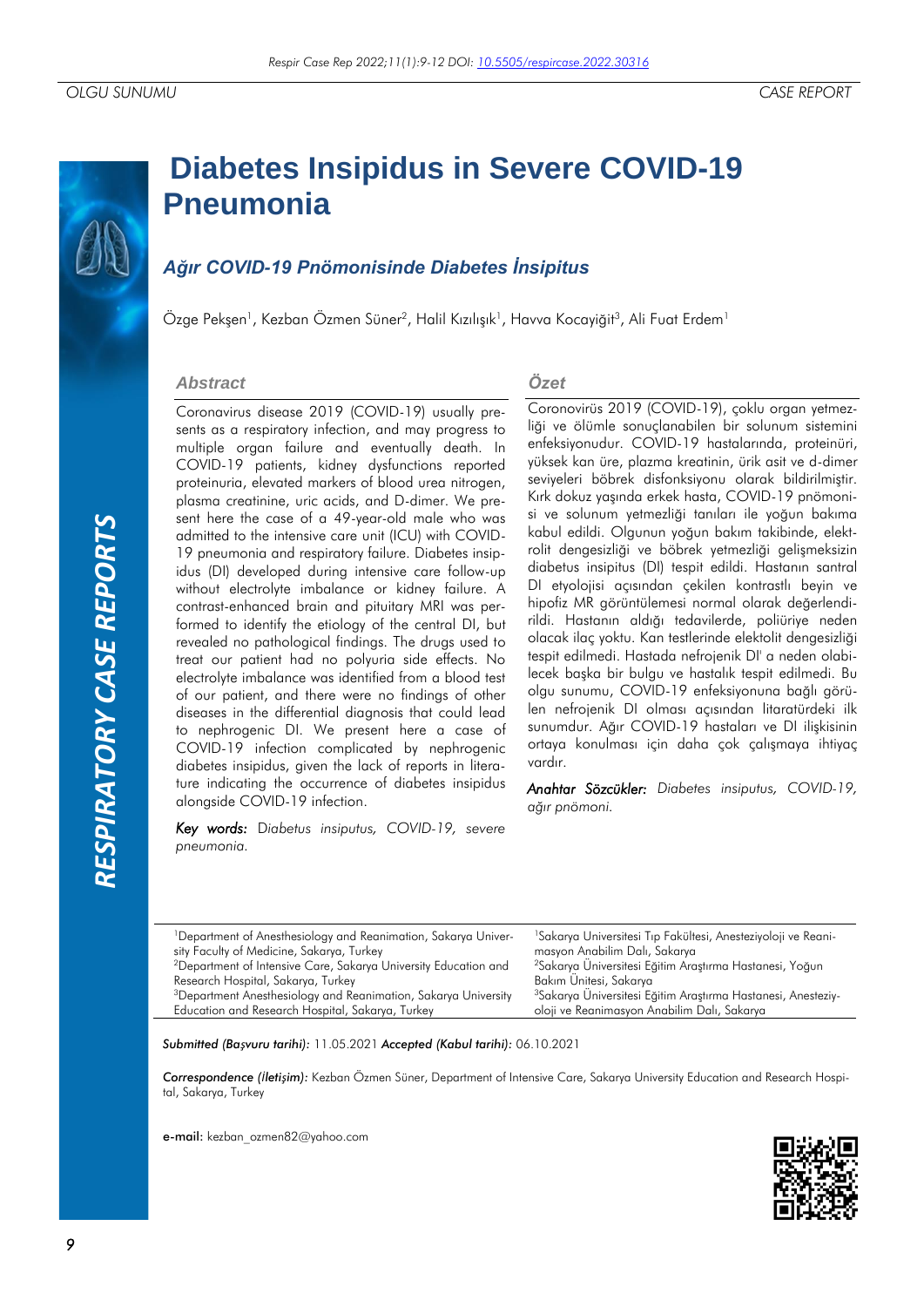Coronavirus disease 2019 (SARS-CoV-2 - COVID-19), which was declared a pandemic by the World Health Organization in March 2020, usually presents as a respiratory infection that can progress to pneumonia (1). Recent studies suggest that COVID-19 can affect multiple organs, leading to organ failure and possibly death (2). Although SARS-CoV-2 primarily affects the lungs, it can also affect the liver, kidney, heart, stomach, intestine, blood and the immune system, and can lead to multiple organ failure (3). In the presence of COVID-19, preexisting endocrinological and nephrological diseases may be aggravated. In COVID-19 patients, kidney dysfunction can lead to proteinuria, elevated markers of blood urea nitrogen and plasma creatinine (4). Diabetes insipidus (DI) is a syndrome that is characterized by excretions of abnormally large volumes of dilute urine (5).

There remains a lack of data in literature on the potential occurrence of diabetes insipidus in COVID-19 infections. We present here a case of COVID-19 infection complicated by nephrogenic diabetes insipidus.

### CASE

A 49-year-old male was admitted to the emergency room with dyspnea and cough, and with no known additional systemic disease or drug use. Thorax CT revealed a diffuse ground-glass appearance, consistent with COVID-19 pneumonia, and a subsequent COVID-19 polymerase chain reaction (PCR) test was positive. The patient was admitted to the intensive care unit (ICU) with low oxygen saturation and dyspnea, and prescribed nasal oxygen, favipiravir, hydroxychloroquine, moxifloxacin, dexamethasone and low molecular-weight heparin treatment. Upon admission, the patient's blood test results were Hb: 12.7g/dl, WBC: 8.3× 109/mL, platelets: 413×109/mL, urea: 24mg/dL, creatinine: 0.6mg/dL, Na: 136 mmol/L, K: 3.8 mmol/L,Ca: 8.6 mg/Dl, D-dimer: 818 µgFEU/L, ferritin: 1673.68µg/L and CRP: 262mg/L (Table 1). Noninvasive ventilation (NIV) support was given to the patient due to respiratory failure, but despite this, the patient, whose respiratory rate was $>$ 30 and P02/FiO<sub>2</sub> was $<$ 100, was intubated on the third day in the ICU. Additionally, sedoanalgesics (midazolam, fentanyl, propofol), norepinephrine and dopamine infusion were added to the treatment protocol.

The patient's polyuria started on the fifth day in ICU, when urine output increased to over seven liters in 24 hours. On the same day, urine density was 1010, urine osmolality was 433mOsm/kgH2O, serum osmolarity was 295 mOsm, and urine was protein negative when the patient's polyuria started, with no electrolyte imbalance (Table 2). The patient was started on fluid replacement therapy, but the polyuria continued. Intranasal desmopressin spray was added to the treatment. However, there was no significant reduction in the amount of urine output, and no change in urine Na, urine osmolality or specific gravity. On the day the polyuria started, the laboratory values were Hb: 11.4 g/dl, WBC: 11.6× 109/mL, platelets:  $464 \times 109$ /mL, urea: 119mg/dL, creatinine: 1.08 mg/dL, Na: 145mmol/dL, K: 5.1 mmol/dL, Ca: 8.9mg/dL, urine density: 1007, urine osmolality: 230mOsm/kgH2O, serum osmolality: 268 mOsm and urine protein negative (Table2).

A contrast-enhanced brain and pituitary MRI was performed for the etiology of polyuria, revealing no pathological finding, and so nephrogenic diabetes insipidus was considered. A Schirmer test performed for the differential diagnosis of Sjogren provided a negative result. On follow-up, urine output had decreased but the polyuria persisted. In this polyuria phase, the patient's fluid replacement and urine output were followed, and no electrolyte imbalance was noted during this period.

The patient was extubated on the 20th day of admission to the ICU after his respiratory parameters improved, and after the need for intensive care subsided, he was transferred to the nephrology service on the 28th day following admission. He was discharged with recovery on the seventh day of nephrology service follow-up.

### **DISCUSSION**

In December 2019, Wuhan, China experienced a severe coronavirus outbreak (SARS-CoV-2) – a severe acute respiratory syndrome – named subsequently COVID-19 (6). The symptoms of COVID-19 are similar to those of other respiratory viruses, including fever, cough, fatigue, diarrhea, vomiting and dyspnea. Patients with severe COVID-19 may develop acute respiratory distress syndrome or shock (7). COVID-19 can also affect various organs and systems, such as the lung, liver, kidney and heart, and the gastrointestinal, hematological and nervous systems, with a high rate of mortality (8). Acute kidney injury may develop in COVID-19 patients (4-7). According to data on hospitalized COVID-19 patients, the incidence of acute kidney injury (AKI) is 29% among severe cases, and reaches 69.57% in those aged  $\geq 60$  (9).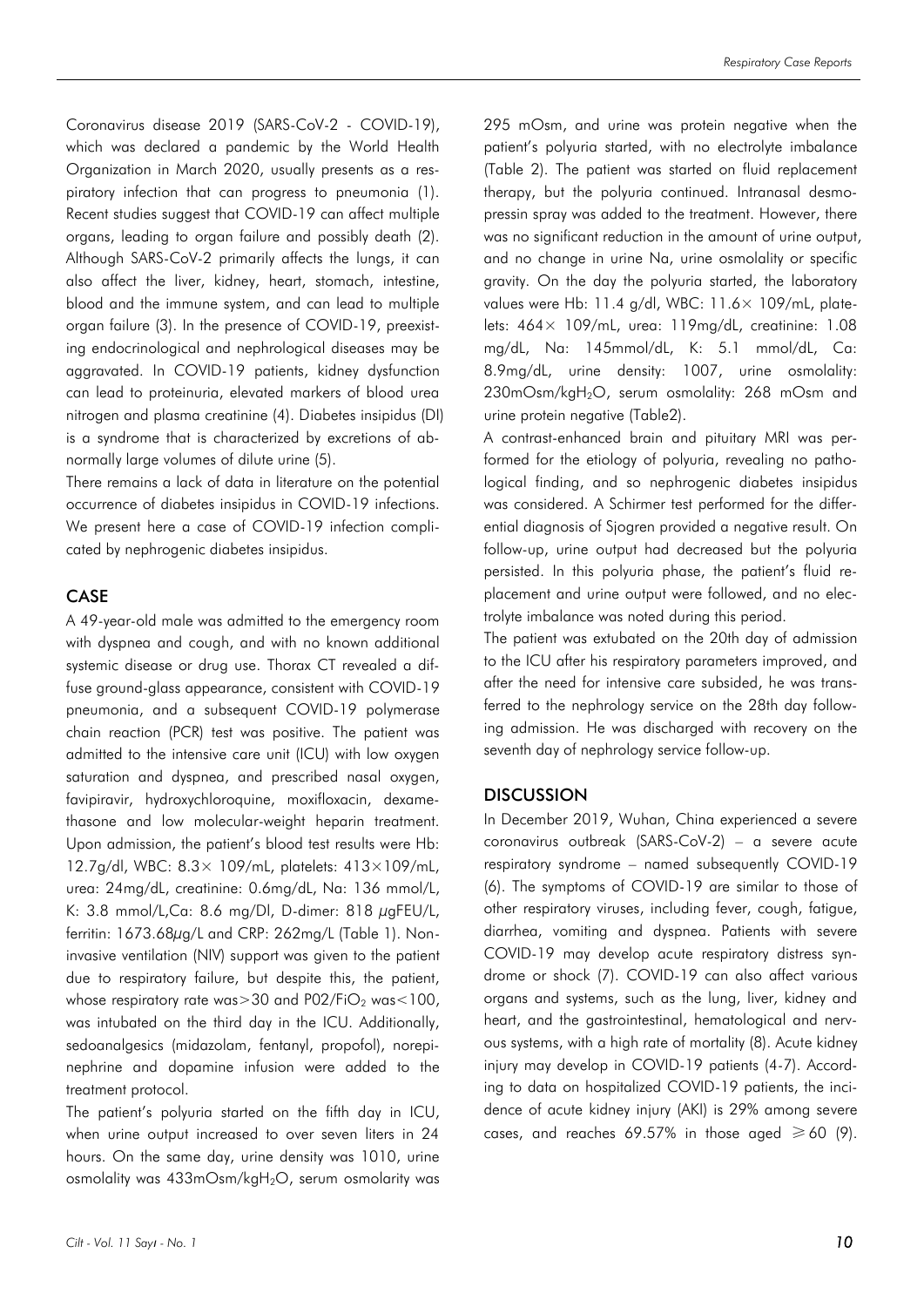|                            | On Admission | On the day<br>polyria started |
|----------------------------|--------------|-------------------------------|
| Hemoglobin, g/dL           | 12.7         | 11.4                          |
| White blood cells, x109/mL | 8.3          | 11.6                          |
| Platelets, x109/mL         | 413          | 464                           |
| Urea, mg/dL                | 24           | 119                           |
| Creatinine, mg/dL          | 0.6          | 1.08                          |
| Sodium, mmol/L             | 136          | 145                           |
| Potassium, mmol/L          | 3.8          | 5.1                           |
| D-dimer, ugFEU/L           | 818          |                               |
| Ferritin, µg/L             | 1673         |                               |
| C-reactive protein, mg/L   | 262          |                               |

*Table 1: Laboratory findings of the patient on admission to ICU and while intranasal desmopressin treatment*

*Table 2: Laboratory findings of the patient on the day polyria started and after intranasal desmopressin treatment*

|                                             | On Admission | On the day<br>polyria started |
|---------------------------------------------|--------------|-------------------------------|
| Urine density                               | 1010         | 1007                          |
| Urineosmolatity,<br>mOsm/kgH <sub>2</sub> O | 433          | 230                           |
| Serum osmolarity, m0sm                      | 295          | 268                           |
| Urine protein                               | negative     | negative                      |

There is currently no data related to diabetes insipidus in COVID-19 patients. In our case, diabetes insipidus developed during intensive care follow-up, but without electrolyte imbalance or kidney failure. Diabetes insipidus (DI) is a form of polyuria-polydipsia syndrome that is characterized by hypotonic polyuria (excessive urination; >50 ml/kg body weight/24 h) and polydipsia (excessive drinking of >3 L/day) (10). It can be of the central or nephrogenic type.

In COVID-19 patients, stroke, encephalopathy, seizures and cranial nerve deficits (e.g., neurological complications) can be seen. We originally considered central DI, but the patient's urine osmolality was low and did not change after the administration of vasopressin. There was no pathological finding in a brain and pituitary MRI, and so nephrogenic DI was considered. There is only one previous study in literature reporting on central DI in a COVID-19 patient, in which it was reported that a brain MRI showed no acute infarction, intracranial hemorrhage or mass, and no abnormal intracranial enhancement (11). Renal resistance to the antidiuretic effect of vasopressin is commonly referred to as nephrogenic diabetes insipidus. In nephrogenic DI, renal tubular abnormalities can be

acquired (drugs, electrolytes, obstruction, vascular granuloma, sarcoid sarcoma or amyloid), genetic or idiopathic (12). The drugs used for the treatment of our patient have no known polyuria side effects; no electrolyte imbalance was observed in blood tests; and there were no findings of other diseases in a differential diagnosis that could cause nephrogenic DI. Notably, there is a lack of information in literature reporting the occurrence of diabetes insipidus related to COVID-19 infection.

Our patient developed severe acute respiratory syndrome and multiple organ failure (MOF) due to the COVID-19 infection. Given the lack of available data, the mechanisms of diabetes insipidus in COVID-19 are not yet clearly defined. Severe ARDS and MOF due to COVID-19 infection can cause nephrogenic diabetes insipidus through the more specific mechanisms of autoimmune dysregulation, leading to autonomic and neuroendocrine derangements. Previous studies have shown the involvement of the hypothalamic-pituitary axis in COVID-19 (13,14). Inflammation-related reversible hypophysitis and direct autoimmune damage could be possible explanations for the damage to the hypothalamic-pituitary axis. Another hypothesis suggests that a high expression of ACE-2 receptors can damage hypothalamic and pituitary tissues, and this involvement of the hypothalamic-pituitary axis may cause DI.

### **CONCLUSION**

In presenting this case, we wanted to draw attention to the possible association of diabetes insipidus in patients followed up in intensive care units due to COVID-19 pneumonia. Further studies of this complex viral infection will answer these auestions.

### CONFLICTS OF INTEREST

None declared.

### AUTHOR CONTRIBUTIONS

Concept - Ö.P., K.Ö.S., H.Kı., H.Ko., A.F.E.; Planning and Design - Ö.P., K.Ö.S., H.Kı., H.Ko., A.F.E.; Supervision - Ö.P., K.Ö.S., H.Kı., H.Ko., A.F.E.; Funding -; Materials -; Data Collection and/or Processing - H.Kı.; Analysis and/or Interpretation - H.Ko.; Literature Review - K.Ö.S.; Writing - Ö.P.; Critical Review - A.F.E.

### YAZAR KATKILARI

Fikir - Ö.P., K.Ö.S., H.Kı., H.Ko., A.F.E.; Tasarım ve Dizayn - Ö.P., K.Ö.S., H.Kı., H.Ko., A.F.E.; Denetleme - Ö.P., K.Ö.S., H.Kı., H.Ko., A.F.E.; Kaynaklar -; Malze-